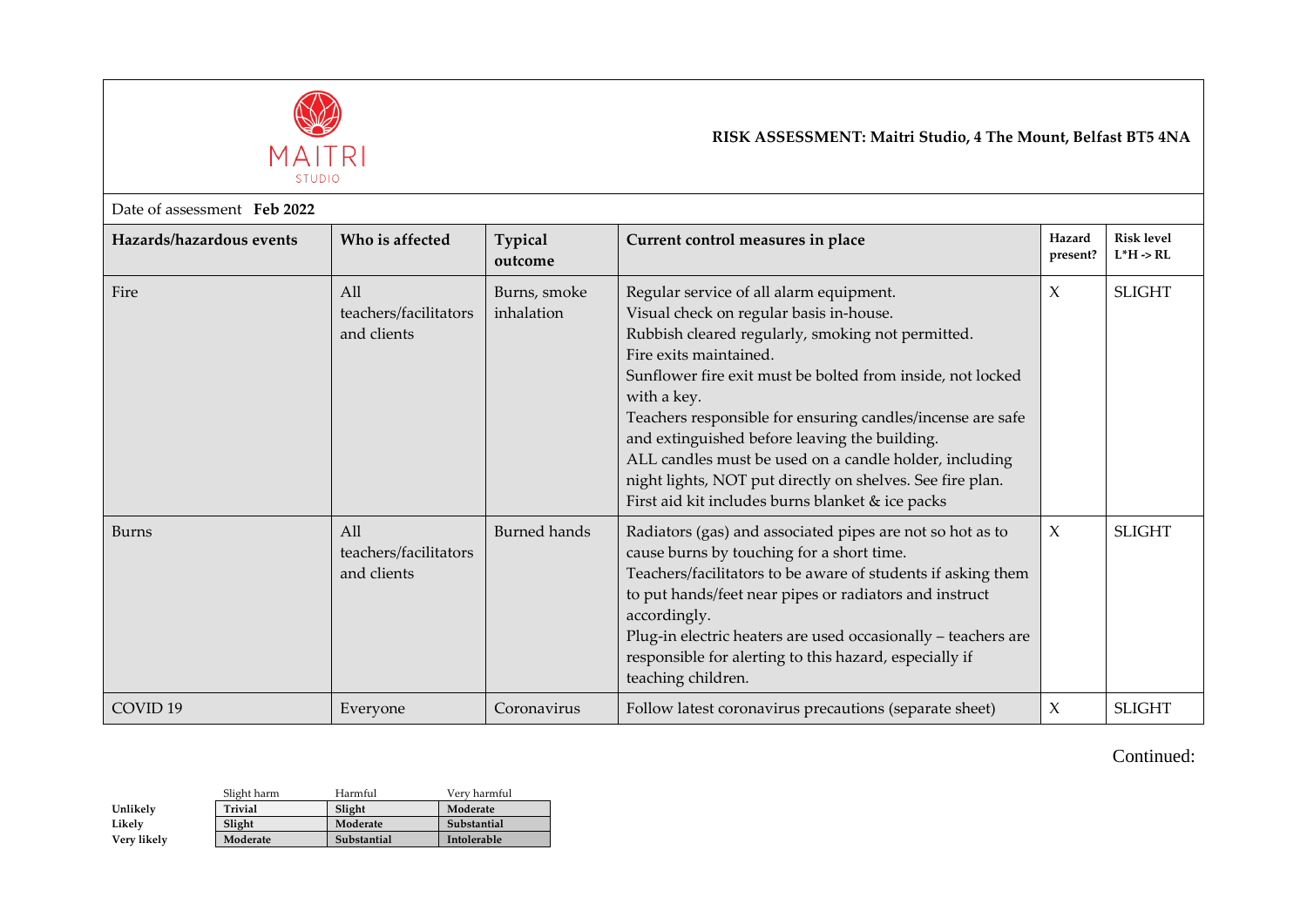| Slips, trips and falls on uneven<br>or slippery floors, cables or<br>from trip hazards. | All<br>teachers/facilitators<br>and clients | Bruises, sprains,<br>cuts.             | No equipment, cables or other obstruction left in<br>walkways. Teachers ensure students leave shoes carefully<br>in hall/lobby.<br>Any load carried will be small enough to allow route to be<br>seen.<br>Carpet edges kept smooth.<br>Yoga equipment stored well.<br>Floors in studios, kitchen and toilets kept dry and free from<br>spills (checked by teacher after each class). | $\mathsf X$ | <b>SLIGHT</b> |
|-----------------------------------------------------------------------------------------|---------------------------------------------|----------------------------------------|--------------------------------------------------------------------------------------------------------------------------------------------------------------------------------------------------------------------------------------------------------------------------------------------------------------------------------------------------------------------------------------|-------------|---------------|
| Contact with electricity, use of<br>electrical equipment                                | All<br>teachers/facilitators<br>and clients | Electric shock,<br>burns               | Electrical equipment on inventory is responsibility of<br>landlord. Other electrical equipment brought in and used<br>by staff should be in good repair and is their own<br>responsibility. PAT tests obtained by Maitri every 2 years.                                                                                                                                              | $\mathsf X$ | <b>SLIGHT</b> |
| Use of kitchen/bathroom areas<br>and associated equipment                               | All<br>teachers/facilitators<br>and clients | Scalds, burns,<br>knife cuts etc       | Water temperature in toilets controlled by individual hot<br>water heaters and is not scalding.<br>Water temperature in kitchen sink is hot but a warning sign<br>is placed there.<br>Burns blanket & ice packs in first aid kit.<br>Individuals to be aware of own safety when using kitchen<br>equipment, as they would at home.                                                   | $\mathsf X$ | <b>SLIGHT</b> |
| Falling objects                                                                         | All<br>teachers/facilitators<br>and clients | Bruising,<br>concussion                | All heavy items stored below head height.<br>Staff to keep an eye on shelving units and storage, tidying<br>after each class.<br>Clients asked to store equipment carefully and safely.                                                                                                                                                                                              | $\chi$      | <b>SLIGHT</b> |
| Use of ladders                                                                          | Teachers/facilitators<br>using ladder       | Injuries from<br>falling off<br>ladder | Only teachers/facilitators allowed to use step ladders<br>All ladders are certified to the appropriate level (EN14183<br>for the 2/3 steps, EN 131-2 for the ladder in Maple<br>Monthly inspection of ladders by Maitri (Claire or Dani)<br>Correct use of ladders by teachers (in separate handout)                                                                                 | $\chi$      | <b>SLIGHT</b> |